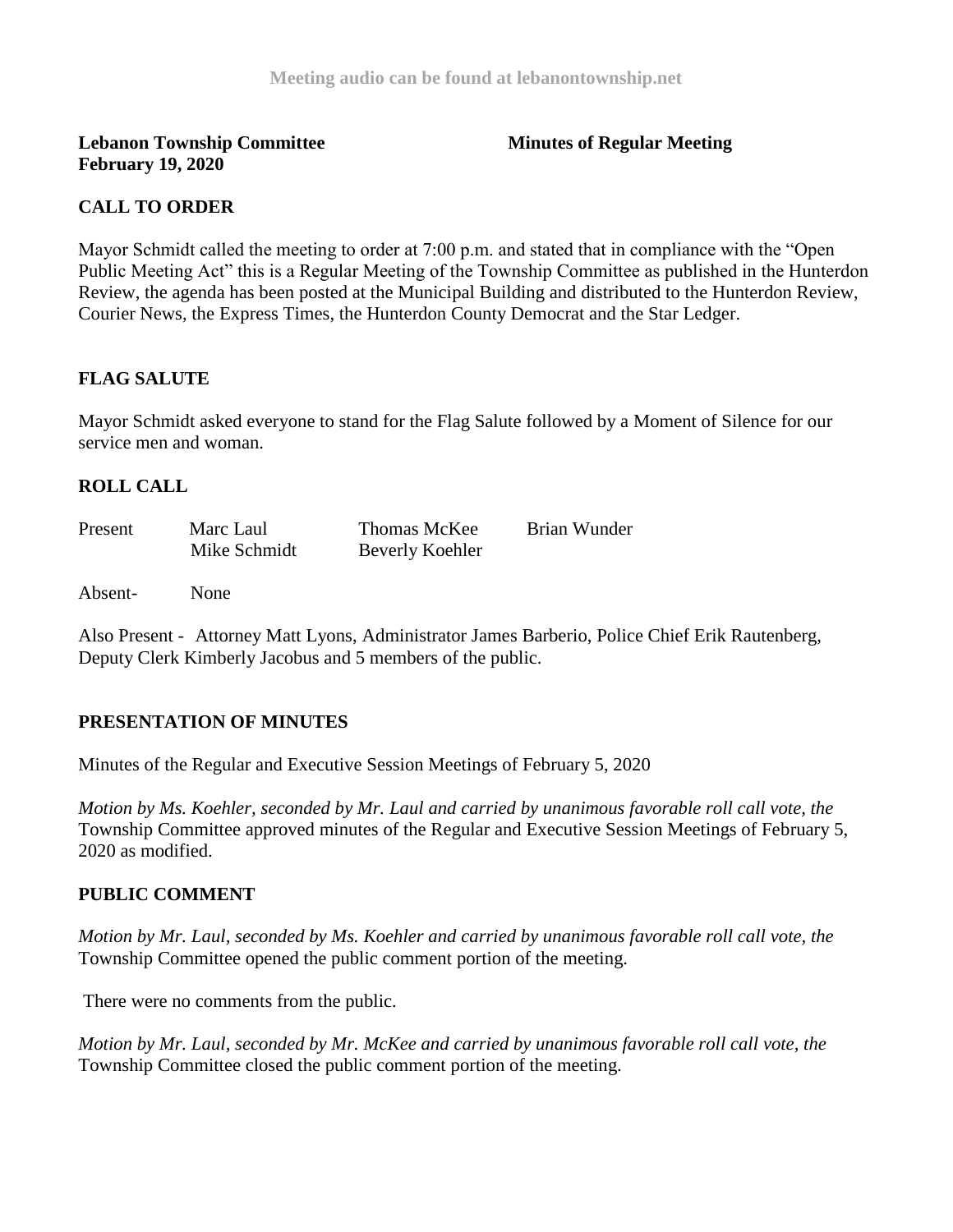LTCM 02/19/2020 Page 2 of 6

### **RESOLUTIONS**

*Motion by Mr. Wunder, seconded by Mr. Laul and carried by unanimous favorable roll call vote, the* Township Committee adopted Resolution No. 30-2020 as written below.

#### **Resolution No. 30-2020** – **Appointment of Municipal Court Prosecutor**

## TOWNSHIP OF LEBANON COUNTY OF HUNTERDON STATE OF NEW JERSEY RESOLUTION NO. 30-2020 RESOLUTION AUTHORIZING THE ENGAGEMENT OF A MUNICIPAL COURT PROSECUTOR

**WHEREAS**, the Township of Lebanon has entered into a Shared Services Agreement for a Shared Municipal Court between the Township of Lebanon and the Township of Tewksbury; and

**WHEREAS,** the Municipal Court requires the services of a Municipal Court Prosecutor for 2020 year; and

**NOW, THEREFORE, BE IT RESOLVED,** that the Mayor and Committee of the Township of Lebanon, Hunterdon County, New Jersey, hereby ratifies the appointment of Matthew C. Dorsi, Esq., of the law firm DiFrancesco, Bateman, Kunzman, Davis, Leher & Flaum, P.C., as Municipal Prosecutor for the 2020 year.

# **OLD BUSINESS**

#### **Township Appreciation Event**

Mr. Laul is organizing the Township Appreciation event this year. He was given several dates that the Park was available. The Township Committee agreed to hold the event in the Park on June 6, 2020. Mr. Laul will prepare something for the next meeting.

## **Temporary Weight Ordinance**

Mr. Laul stated that the County is going to replace Bridge-L6 on County Route 513 (near Hickory Run Road). Previously, the County stated that the Township could pass a temporary weight ordinance for Raritan River Road, Little Brook Road and Hill Road to help Township Officers enforce the truck route of 15 ton limit. Attorney Lyons stated that normally, the requirement is to get the ordinance to the D.O.T.in advance. Attorney Lyons stated that it has to be done by ordinance. To avoid passing a second ordinance "to undo" it and to make it sunset (end) at the completion of the project once certified by the County Engineer, there has to be start and ending dates. Mr. Laul stated the work is to start on May 4 and end on September 20.

#### **ADMINISTRATOR'S UPDATE**

Mr. Barberio stated that he had nothing new to report. He would like to do the report on a monthly basis.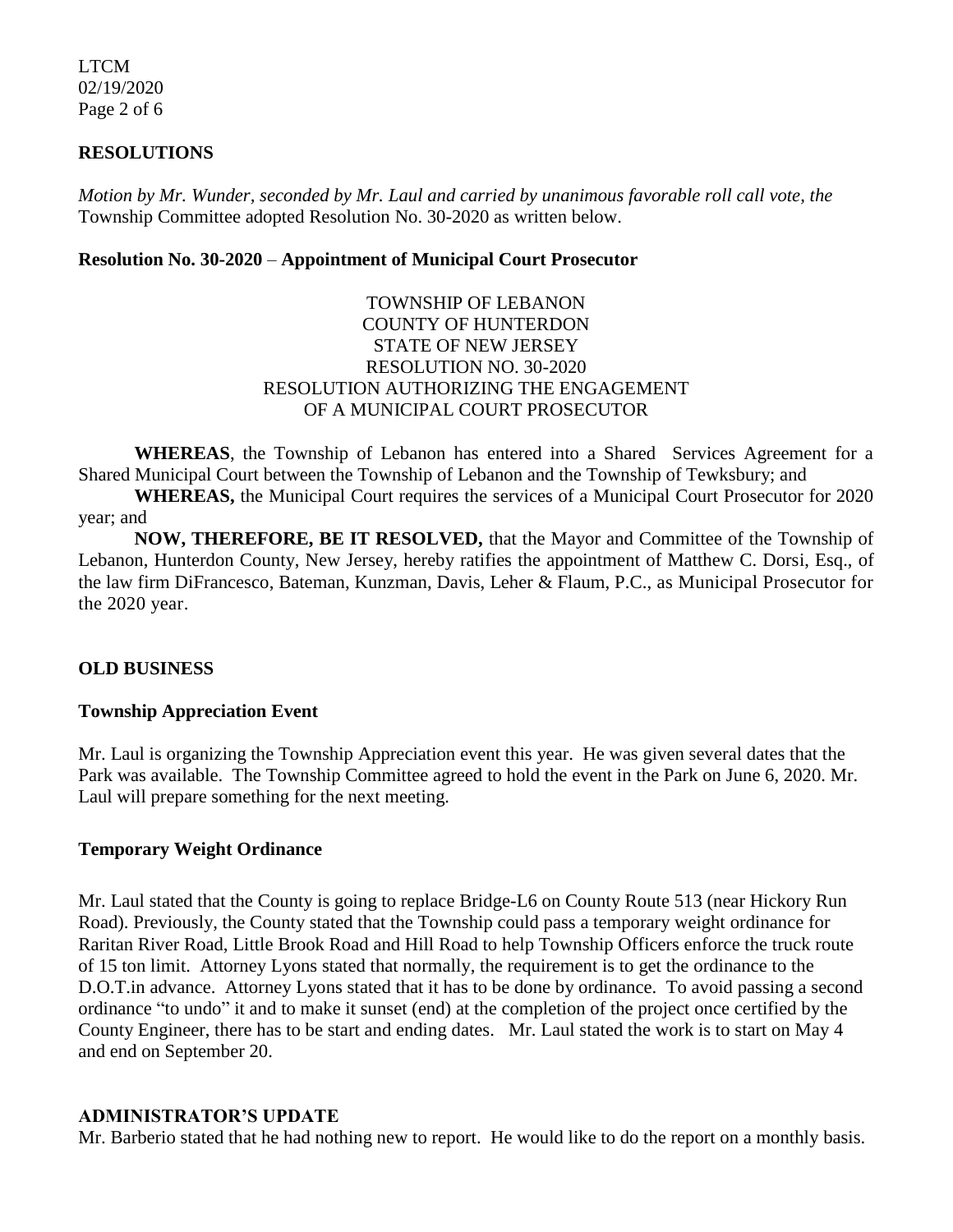LTCM 02/19/2020 Page 3 of 6

Ms. Koehler stated that she wanted it left on for each meeting. Mr. Barberio stated he is still working on the Policy and Procedure manual and will be sitting with the Collector to discuss on-line payments.

## **NEW BUSINESS**

There was no new business.

# **PRESENTATION OF VOUCHERS**

The Committee provided a description of vouchers over \$1,000.00

*Motion by Mr. Laul, seconded by Mr. Wunder and carried by unanimous favorable roll call vote*, *the*  Township Committee approved the February 19, 2020 Bill List in the amount of \$2,727,751.65.

#### **CORRESPONDENCE**

### **NJ DEP – Removal of Classification Exception Area – Fire Station No. 1**

Mayor Schmidt stated that there is good news from the NJDEP relating to the ground water issue at Fire Station #1. The letter stated that water sampling demonstrates that the New Jersey Ground Water Quality Standards have been achieved. Therefore, the Department has removed the Classification Exception Area/Well Restriction Area effective as of the date of the letter, February 5, 2020. The Mayor stated that the next step is for the Township to decommission the monitoring wells at Fire Station #1. Then the project will be complete.

#### **Musconetcong Watershed Association – Municipal Membership**

*Motion by Mr. Wunder, seconded by Mr. Laul and carried by unanimous favorable roll call vote, the* Township Committee approved paying the \$250 membership fee for the Musconetcong Watershed Association.

#### **Animal Control Report for the Month of January 2020**

Ms. Koehler brought up an incident that she wanted to discuss in Executive Session under Public Safety regarding the Animal Control report.

# **Curator's Report – February 5, 2020**

Mr. McKee stated that Ms. Koehler did a presentation of the proclamation on Suffrage at their last meeting and they are having Suffragette sash making at the Museum on Thursday and Saturday. Historian David Overaker will be giving a presentation on March 22 on how to search the history of your home.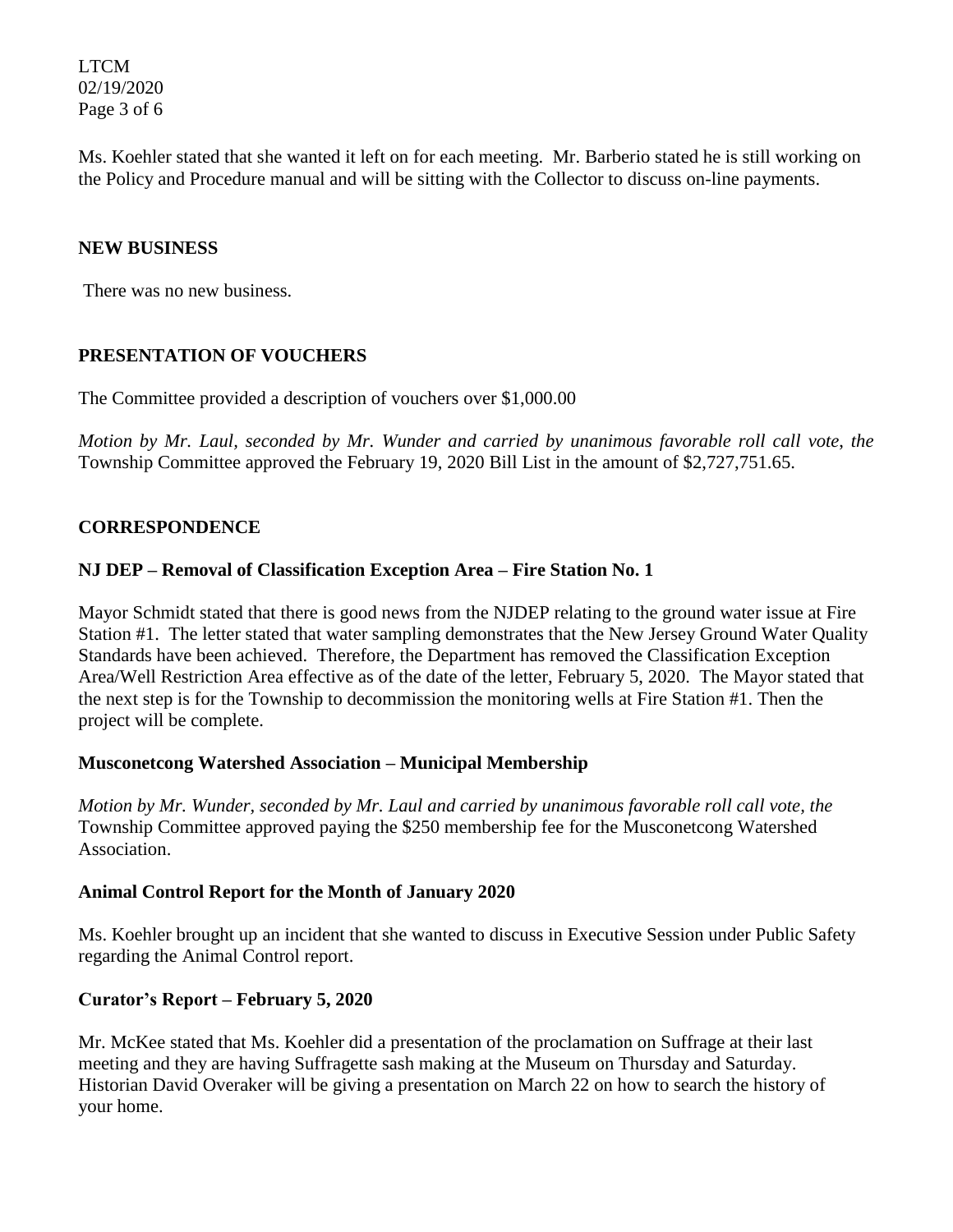LTCM 02/19/2020 Page 4 of 6

## **Tax Collector's Report for the Month of January 2020**

Mayor Schmidt stated that this was the final Tax Collector report from Mary Hyland who retired in January.

# **PUBLIC COMMENTS**

*Motion by Mr. Laul, seconded by Mr. Wunder and carried by unanimous favorable roll call vote, the*  Township Committee opened the public comment portion of the meeting.

Ms. Laramie Silber-Musconetcong River Road, questioned the Committee regarding 2 vouchers. The first was regarding paying for snow and ice removal on 2 particular roads and the second was regarding the repairing of the DPW floor.

*Motion by Mr. Wunder, seconded by Ms. Koehler and carried by unanimous favorable roll call vote, the*  Township Committee closed the public comment portion of the meeting.

# **EXECUTIVE SESSION**

*Motion by Mr. Wunder, seconded by Mr. Laul and carried by unanimous favorable roll call vote, the* Township Committee adopted Resolution No. 31-2020 and convened in executive session at 7:23 p.m. Chief Rautenberg remained for the Executive Session.

## TOWNSHIP OF LEBANON COUNTY OF HUNTERDON STATE OF NEW JERSEY RESOLUTION NO. 31-2020 RESOLUTION AUTHORIZING EXECUTIVE SESSION

**WHEREAS**, the Open Public Meetings Act; *N.J.S.A.* 10:4-6 *et seq*., declares it to be the public policy of the State to insure the right of citizens to have adequate advance notice of and the right to attend meetings of public bodies at which business affecting the public is discussed or acted upon; and

**WHEREAS**, the Open Public Meetings Act also recognizes exceptions to the right of the public to attend portions of such meetings; and

**WHEREAS**, the Mayor and Committee find it necessary to conduct an executive session closed to the public as permitted by the *N.J.S.A*. 40:4-12; and

**WHEREAS**, the Mayor and Committee will reconvene in public session at the conclusion of the executive session;

**NOW, THEREFORE, BE IT RESOLVED** by the Mayor and Committee of the Township of Lebanon, County of Hunterdon, State of New Jersey that they will conduct an executive session to discuss the following topic(s) as permitted by *N.J.S.A*. 40:4-12:

\_\_\_\_\_\_A matter which Federal Law, State Statute or Rule of Court requires be kept confidential or excluded from discussion in public (Provision relied

upon\_\_\_\_\_\_\_\_\_\_\_\_\_\_\_\_\_\_\_\_\_\_\_\_\_\_\_\_\_\_\_\_\_\_\_\_\_\_\_\_\_\_\_\_\_\_\_\_\_\_);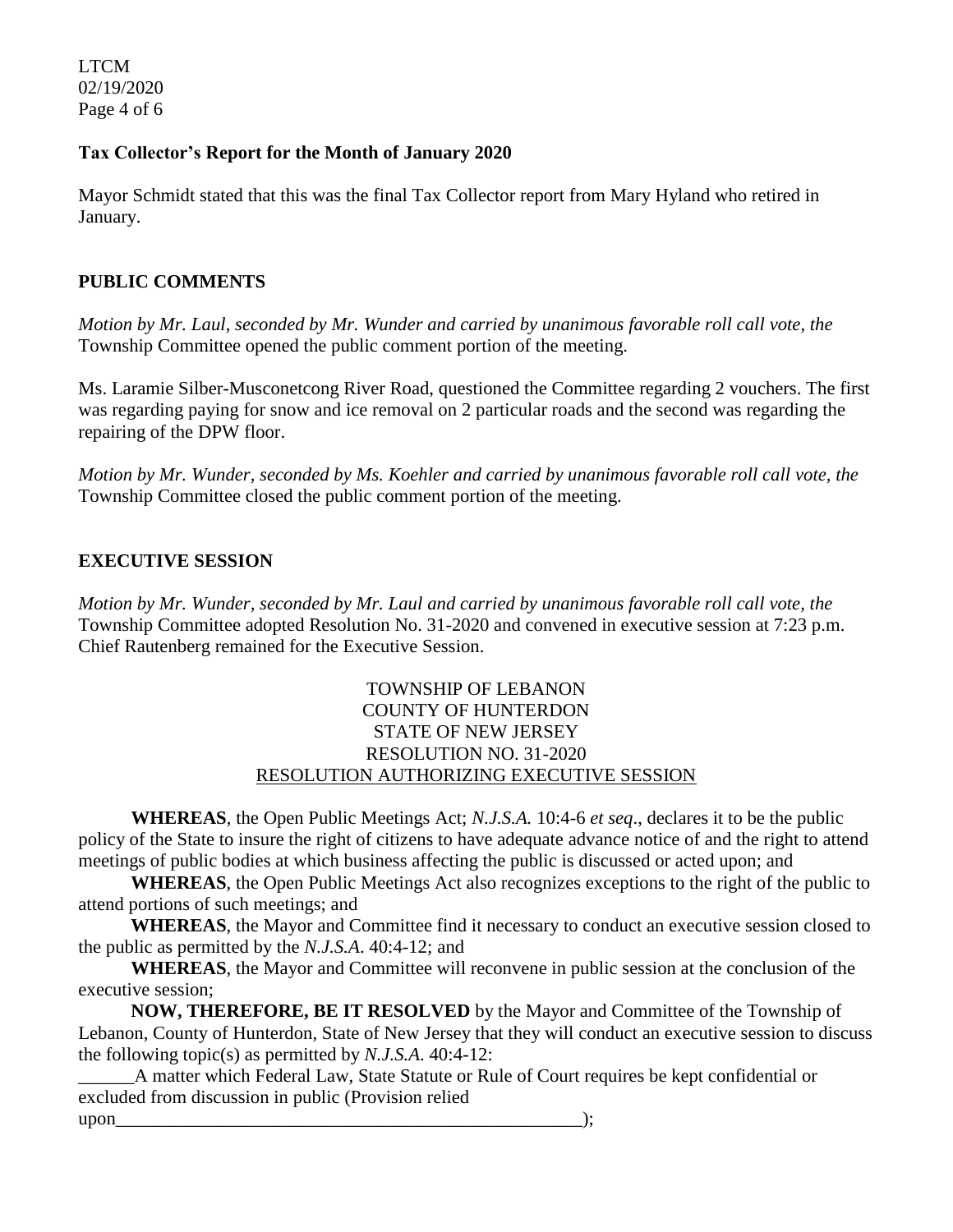#### LTCM 02/19/2020 Page 5 of 6

\_\_\_\_\_A matter where the release of information would impair a right to receive funds from the federal government;

A matter whose disclosure would constitute an unwarranted invasion of individual privacy;

A collective bargaining agreement, or the terms and conditions thereof (Specify contract:

\_\_\_\_\_\_\_\_\_\_\_\_\_\_\_\_\_\_\_\_\_\_\_\_\_\_\_\_\_\_\_\_\_\_\_\_\_\_); A matter involving the purpose, lease or acquisition of real property with public funds, the setting of bank rates or investment of public funds where it could adversely affect the public interest if discussion of such matters were disclosed;

 $X_{\text{max}}$  Tactics and techniques utilized in protecting the safety and property of the public provided that their disclosure could impair such protection; **4-12 (b) (6) PUBLIC SAFETY-Animal Control**

\_\_\_\_\_\_Investigations of violations or possible violations of the law;

Pending or anticipated litigation or contract negotiation in which the public body is or may become a party; (The general nature of the litigation or contract negotiations is:

\_\_\_\_\_\_. The public disclosure of such information at this time would have a potentially negative impact on the municipality's position in the litigation or negotiation; therefore this information will be withheld until such time as the matter is concluded or the potential for negative impact no longer exists.)

\_\_\_\_\_\_Matters falling within the attorney-client privilege, to the extent that confidentiality is required in order for the attorney to exercise his or her ethical duties as a lawyer; (The general nature of the matter is:

OR the public disclosure of such Information at this time would have a potentially negative impact on the municipality's position with respect to the matter being discussed; therefore this information will be withheld until such time as the matter is concluded or the potential for negative impact no longer exists.*)*;

\_\_\_\_\_Matters involving the employment, appointment, termination of employment, terms and conditions of employment, evaluation of the performance, promotion or disciplining of any specific prospective or current public officer or employee of the public body, where all individual employees or appointees whose rights could be adversely affected have not requested in writing that the matter(s) be discussed at a public meeting; (The employee(s) and/or general nature of discussion is:

the public disclosure of such information at this time would violate the employee(s) privacy rights; therefore this information will be withheld until such time as the matter is concluded or the threat to privacy rights no longer exists.;

\_\_\_\_\_\_Deliberation occurring after a public hearing that may result in the imposition of a specific civil penalty or loss of a license or permit;

**BE IT FURTHER RESOLVED** that the Mayor and Committee hereby declare that their discussion of the subject(s) identified above may be made public at a time when the Township Attorney advises them that the disclosure of the discussion will not detrimentally affect any right, interest or duty of the Township or any other entity with respect to said discussion.

**BE IT FURTHER RESOLVED** that the Mayor and Committee, for the reasons set forth above, hereby declare that the public is excluded from the portion of the meeting during which the above discussion shall take place.

Public Meeting reconvened at 7:28 p.m. No action was taken.

# **ADJOURNMENT**